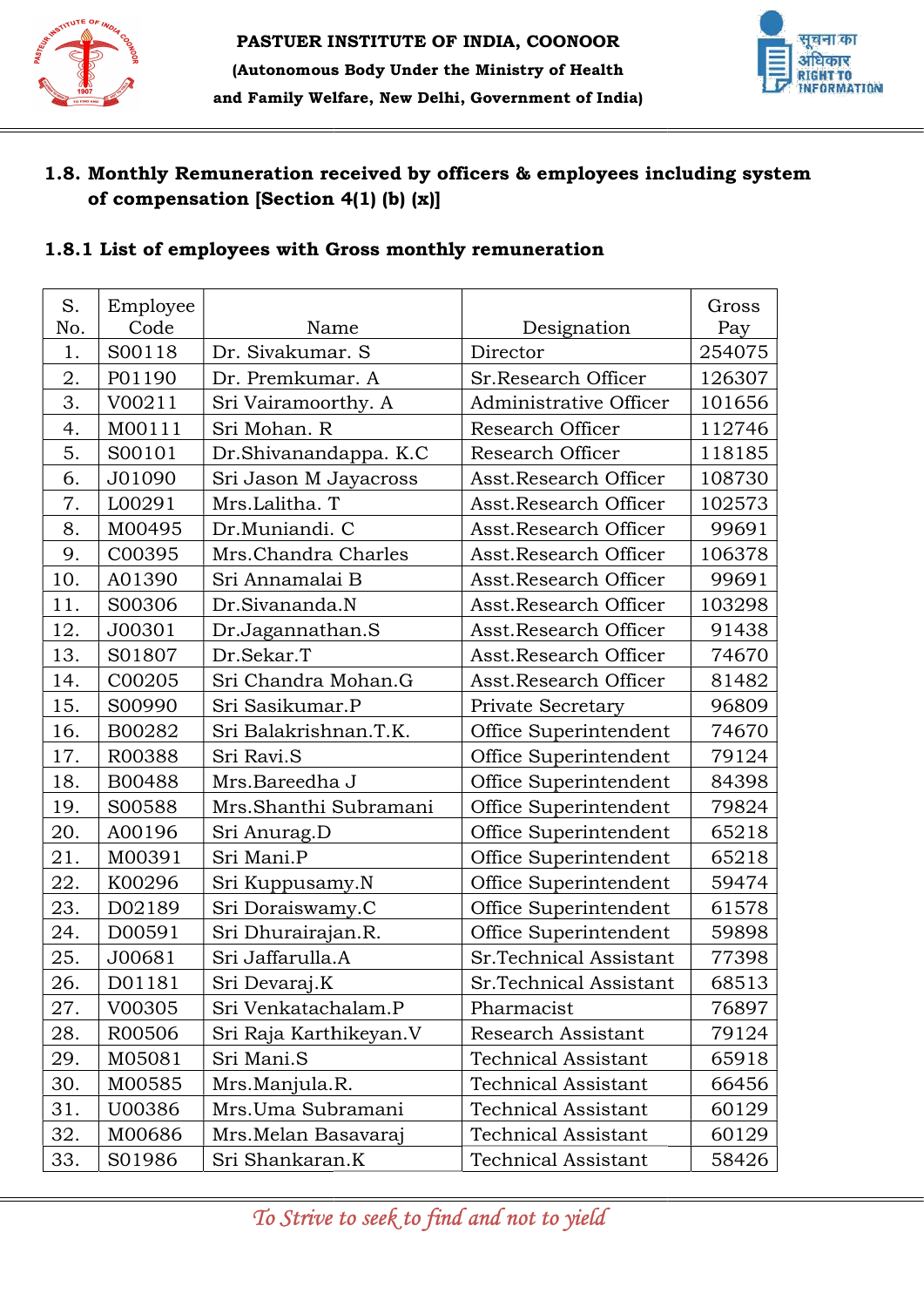



| 34. | C02086 | Sri Chandran.N         | <b>Technical Assistant</b>  | 60598 |
|-----|--------|------------------------|-----------------------------|-------|
| 35. | L05481 | Sri Lakshmanan.B       | <b>Technical Assistant</b>  | 61832 |
| 36. | P05581 | Sri Peter.S            | <b>Technical Assistant</b>  | 65918 |
| 37. | R01889 | Sri Rajappa.A          | Supervisor                  | 73058 |
| 38. | S01789 | Sri Sridharan.M.E.     | Supervisor                  | 73058 |
| 39. | M01682 | Sri Muthu.V            | Lab. Technician             | 59343 |
| 40. | S03085 | Sri Subramani.M        | Lab. Technician             | 52924 |
| 41. | R02385 | Sri Radhakrishnan.M    | Lab. Technician             | 61438 |
| 42. | V02785 | Sri Vadivelu.C         | Lab. Technician             | 57640 |
| 43. | G02885 | Sri Gunasekaran.R      | Lab. Technician             | 57640 |
| 44. | P03185 | Sri Periaswamy.P       | Lab. Technician             | 61438 |
| 45. | A00293 | Sri Alexander Joseph.C | Maint.Technician            | 67878 |
| 46. | R00493 | Sri Ravi.R.            | Maint.Technician            | 64098 |
| 47. | N00193 | Sri Nataraj.B          | Maint.Technician            | 63666 |
| 48. | S01291 | Sri Saravanan.R        | Maint.Technician            | 51483 |
| 49. | K00104 | Sri Karthick.B         | <b>Upper Division Clerk</b> | 53318 |
| 50. | P00204 | Sri Praveen.Y.D.       | <b>Upper Division Clerk</b> | 53318 |
| 51. | D03485 | Sri Devanbu.S          | Lab. Assistant              | 61438 |
| 52. | M00486 | Sri Murugan.M          | Lab. Assistant              | 57640 |
| 53. | C00986 | Sri Chandrasekaran.S   | Lab. Assistant              | 61438 |
| 54. | S01086 | Sri Sivalingam.B       | Lab. Assistant              | 56068 |
| 55. | E01386 | Sri Elancheran.K       | Lab. Assistant              | 56068 |
| 56. | G01486 | Sri Gunasekaran.M      | Lab. Assistant              | 59758 |
| 57. | M01286 | Sri Manoharan.K        | Lab. Assistant              | 59758 |
| 58. | V01488 | Sri Vasudevan.R        | Lab. Assistant              | 54496 |
| 59. | D01588 | Sri Durai.R            | Lab. Assistant              | 54496 |
| 60. | R01088 | Sri Ravichandran.K     | Lab. Assistant              | 54496 |
| 61. | N01188 | Sri Natarajan.T        | Lab. Assistant              | 58078 |
| 62. | S01288 | Sri Sreenivasan.R      | Lab. Assistant              | 54496 |
| 63. | G00389 | Sri Gangadharan.S      | Lab. Assistant              | 58078 |
| 64. | V00689 | Sri Vincent Heuman.Y   | Lab. Assistant              | 58078 |
| 65. | V00989 | Sri Velmurugan.A       | Lab. Assistant              | 58078 |
| 66. | M01089 | Sri Murugan.S          | Lab. Assistant              | 54496 |
| 67. | M01189 | Sri M.Murugan          | Lab. Assistant              | 54496 |
| 68. | S01689 | Sri Surendran.D        | Lab. Assistant              | 58078 |
| 69. | A01989 | Sri Anandan.S          | Lab. Assistant              | 52924 |
| 70. | G00589 | Sri Ganesan.K          | Lab. Assistant              | 52924 |
| 71. | G00691 | Sri Ganesan.M          | Lab. Assistant              | 56398 |
|     |        | Mrs.Dhanamani          |                             |       |
| 72. | D01191 | Murugesan              | Lab. Assistant              | 54858 |

To Strive to seek to find and not to yield